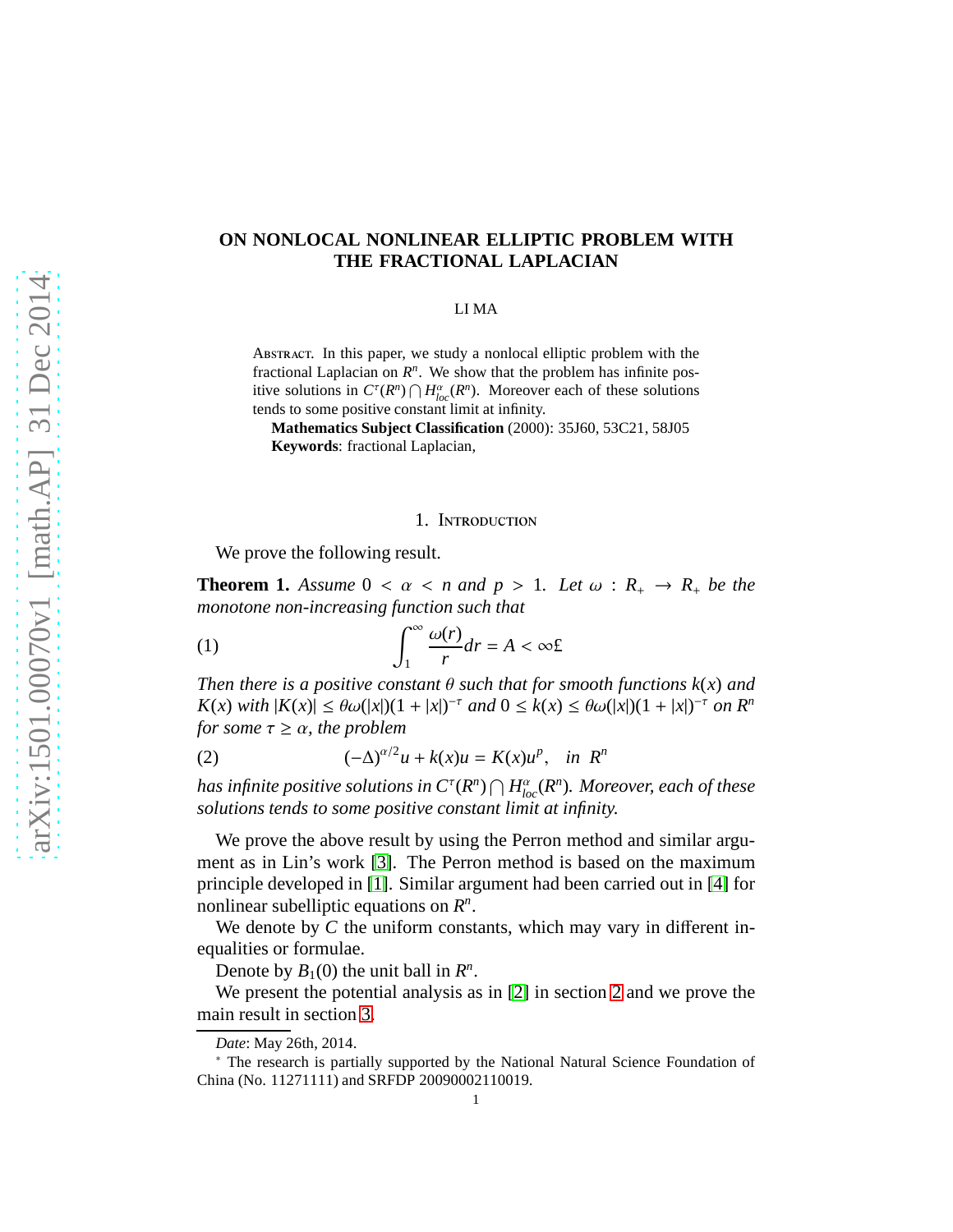## 2. Preliminary

<span id="page-1-0"></span>Let  $\omega : R^n \to R$  be a radially symmetric monotone non-increasing function. Let  $f : \mathbb{R}^n \to \mathbb{R}$  be a locally Holder continuous function with the decay growth as below:

$$
(3) \t\t |f(x)| \leq C\omega(|x|)|x|^{-\tau}
$$

where  $C > 0$  and  $\tau > 2\alpha$  are uniform constants.

**Lemma 2.** *Define*

$$
w(x) = c_n \int_{R^n} \frac{f(y)}{|x - y|^{n-\alpha}} dy,
$$

*where*  $c_n = [n(n-2)|B_1(0)|]^{-1}$ . Then w(*x*) *is well-defined and near*  $\infty$  *we have*

(4) 
$$
|w(x)| \leq \begin{cases} C|x|^{\alpha-n}\omega(|x|) & \text{if } \tau > n \\ C\omega(|x|) \log|x| & \text{if } \tau = n \\ C\omega(|x|)|x|^{\alpha-\tau} & \text{if } \alpha \leq \tau \end{cases}
$$

*where*  $c_n = 1/n(n-2)|B_1(0)|$ .

*Proof.* Clearly we have

<span id="page-1-1"></span>
$$
|w(x)| \leq C \int_{R^n} \frac{\omega(|x|)}{|x-y|^{n-\alpha}(1+|y|^\tau} dy).
$$

We now divide the the whole space  $R^n$  into three parts:

$$
D_1 = \{ y \in R^n; |y - x| \le |x|/2 \},
$$
  

$$
D_2 = \{ y \in R^n; |x|/2 \le |y - x| \le 2|x| \},\
$$

and

$$
D_3 = \{ y \in R^n; |y - x| \ge 2|x| \}.
$$

Set, for  $j = 1, 2, 3$ ,

$$
I_j = \int_{D_j} \frac{\omega(|x|)}{|x - y|^{n-\alpha}(1 + |y|^\tau)} dy.
$$

Then

$$
|w(x)| \leq C(I_1 + I_2 + I_3).
$$

One can show as in [\[2\]](#page-2-3) that  $w(x)$  has the upper bounds as in [\(4\)](#page-1-1).

We now assume that  $\omega(x)$  satisfies [\(1\)](#page-0-0).

**Lemma 3.** *Assume*  $f \ge 0$  *on*  $R^n$  *and*  $f(x) \ge C\omega(|x|)|x|^{-\tau}$  *for some*  $\tau \ge \alpha$ *and C* > 0*. The Riesz potential w*(*x*) *defined in Lemma 1 has the following lower bounds at* ∞*:*

<span id="page-1-2"></span>(5) 
$$
w(x) \ge \begin{cases} C|x|^{\alpha-n}\omega(|x|) & \text{if } \tau > n \\ C\omega(|x|) \log|x| & \text{if } \tau = n \\ C\omega(|x|)|x|^{\alpha-\tau} & \text{if } \alpha \le \tau n \end{cases}
$$